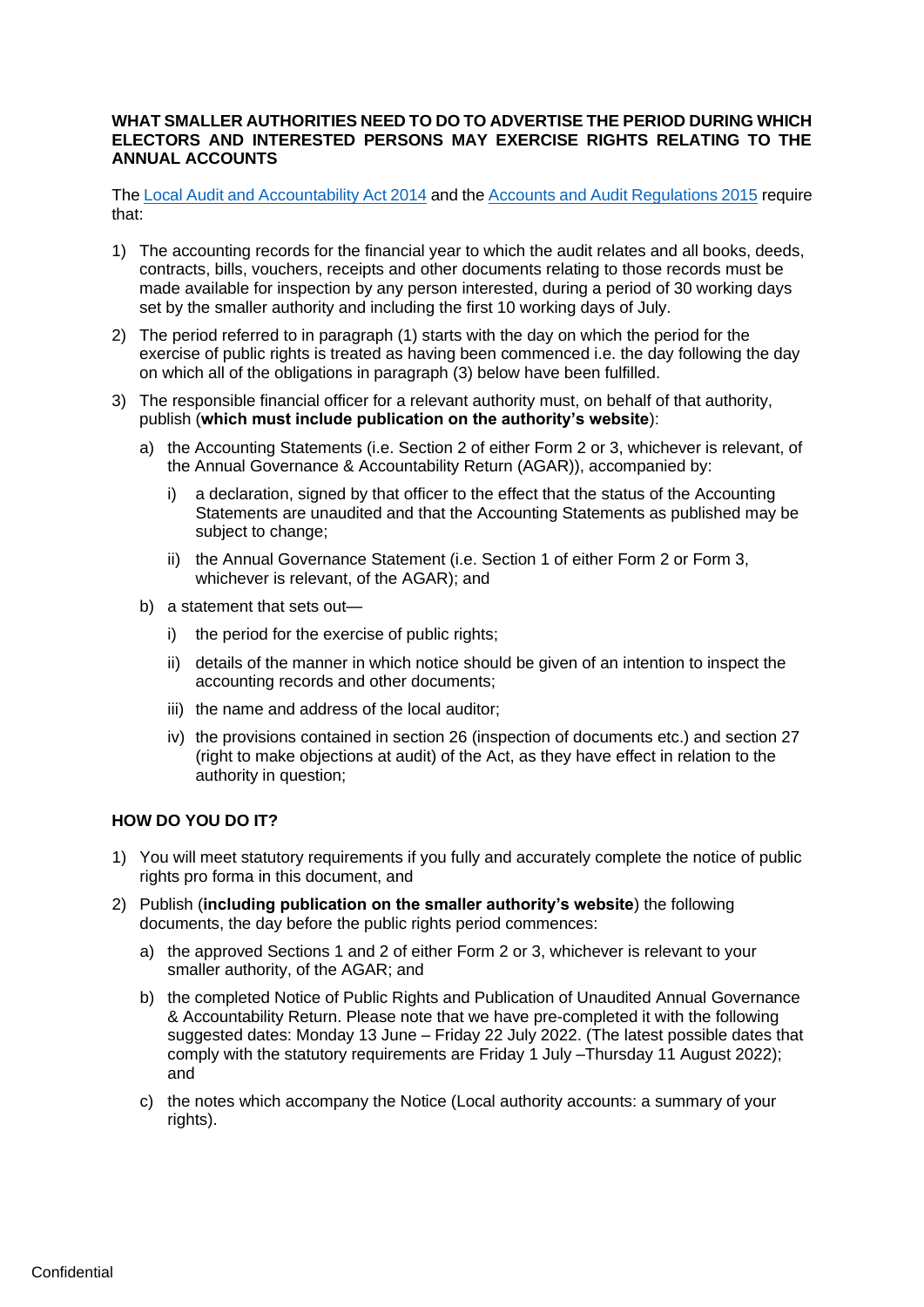Smaller authority name: **\_\_\_\_\_\_\_\_\_\_\_Rawdon Parish Council\_\_\_\_\_\_\_\_\_\_\_\_\_\_\_** 

# **NOTICE OF PUBLIC RIGHTS AND PUBLICATION OF UNAUDITED ANNUAL GOVERNANCE & ACCOUNTABILITY RETURN**

## **ACCOUNTS FOR THE YEAR ENDED 31 MARCH 2022**

## **Local Audit and Accountability Act 2014 Sections 26 and 27 The Accounts and Audit Regulations 2015 (SI 2015/234)**

| <b>NOTICE</b>                                                                                                                                                                                                                                                                                                                                                                                                                                         | <b>NOTES</b>                                                                                                                                                                                            |
|-------------------------------------------------------------------------------------------------------------------------------------------------------------------------------------------------------------------------------------------------------------------------------------------------------------------------------------------------------------------------------------------------------------------------------------------------------|---------------------------------------------------------------------------------------------------------------------------------------------------------------------------------------------------------|
|                                                                                                                                                                                                                                                                                                                                                                                                                                                       |                                                                                                                                                                                                         |
| (a)                                                                                                                                                                                                                                                                                                                                                                                                                                                   | (a) Insert date of placing of the notice<br>which must be not less than 1 day before                                                                                                                    |
| 2. Each year the smaller authority's Annual Governance and Accountability<br>Return (AGAR) needs to be reviewed by an external auditor appointed by<br>Smaller Authorities' Audit Appointments Ltd. The unaudited AGAR has been<br>published with this notice. As it has yet to be reviewed by the appointed auditor,<br>it is subject to change as a result of that review.<br>Any person interested has the right to inspect and make copies of the | the date in (c) below                                                                                                                                                                                   |
| accounting records for the financial year to which the audit relates and all<br>books, deeds, contracts, bills, vouchers, receipts and other documents relating<br>to those records must be made available for inspection by any person<br>interested. For the year ended 31 March 2022, these documents will be available<br>on reasonable notice by application to:                                                                                 |                                                                                                                                                                                                         |
| (b) L Moore Parish Clerk email clerk@rawdonparishcouncil.gov.uk telephone<br>0113 2503860                                                                                                                                                                                                                                                                                                                                                             | (b)<br>Insert<br>position<br>name,<br>and<br>address/telephone<br>number/<br>email<br>address, as appropriate, of the Clerk or<br>other person to which any person may<br>apply to inspect the accounts |
|                                                                                                                                                                                                                                                                                                                                                                                                                                                       | (c) Insert date, which must be at least 1<br>day after the date of announcement in (a)<br>above and at least 30 working days                                                                            |
|                                                                                                                                                                                                                                                                                                                                                                                                                                                       | before the date appointed in (d) below                                                                                                                                                                  |
| 3. Local government electors and their representatives also have:<br>The opportunity to question the appointed auditor about the accounting                                                                                                                                                                                                                                                                                                           | (d) The inspection period between (c)<br>and (d) must be 30 working days<br>inclusive and must include the first 10<br>working days of July.                                                            |
| records; and                                                                                                                                                                                                                                                                                                                                                                                                                                          |                                                                                                                                                                                                         |
| The right to make an objection which concerns a matter in respect of which<br>the appointed auditor could either make a public interest report or apply to<br>the court for a declaration that an item of account is unlawful. Written notice<br>of an objection must first be given to the auditor and a copy sent to the<br>smaller authority.                                                                                                      |                                                                                                                                                                                                         |
| The appointed auditor can be contacted at the address in paragraph 4 below for<br>this purpose between the above dates only.                                                                                                                                                                                                                                                                                                                          |                                                                                                                                                                                                         |
| 4. The smaller authority's AGAR is subject to review by the appointed auditor<br>under the provisions of the Local Audit and Accountability Act 2014, the<br>Accounts and Audit Regulations 2015 and the NAO's Code of Audit Practice<br>2015. The appointed auditor is:                                                                                                                                                                              |                                                                                                                                                                                                         |
| PKF Littlejohn LLP (Ref: SBA Team)<br><b>15 Westferry Circus</b><br><b>Canary Wharf</b><br>London E14 4HD                                                                                                                                                                                                                                                                                                                                             |                                                                                                                                                                                                         |
| (sba@pkf-l.com)                                                                                                                                                                                                                                                                                                                                                                                                                                       |                                                                                                                                                                                                         |
| 5. This announcement is made by (e) ______L Moore Parish Clerk                                                                                                                                                                                                                                                                                                                                                                                        | (e) Insert name and position of person<br>placing the notice - this person must be<br>the responsible financial officer for the<br>smaller authority                                                    |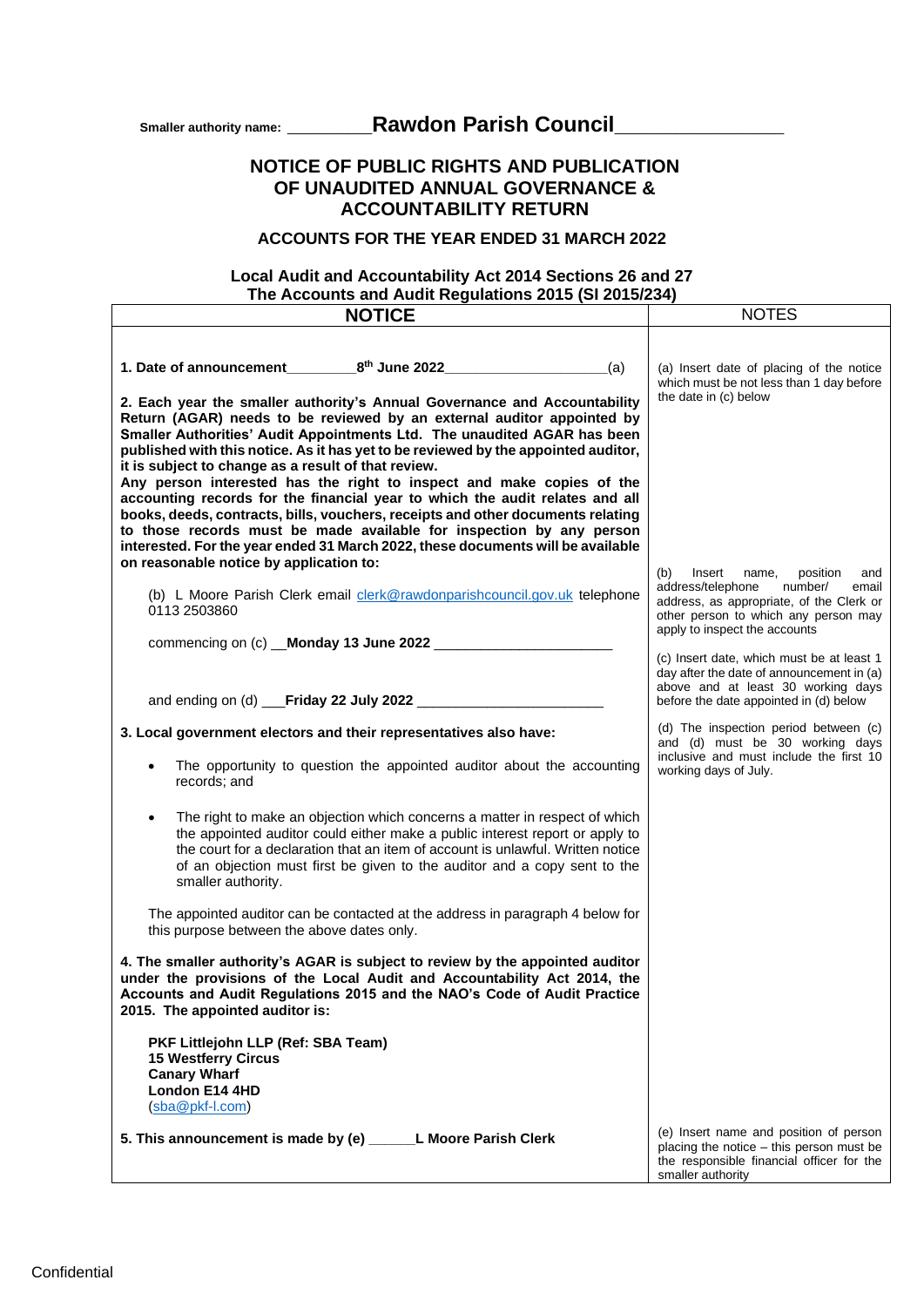### **LOCAL AUTHORITY ACCOUNTS: A SUMMARY OF YOUR RIGHTS**

#### **Please note that this summary applies to all relevant smaller authorities, including local councils, internal drainage boards and 'other' smaller authorities.**

#### **The basic position**

Th[e Local Audit and Accountability Act 2014](http://www.legislation.gov.uk/ukpga/2014/2/contents) (the Act) governs the work of auditors appointed to smaller authorities. This summary explains the provisions contained in Sections 26 and 27 of the Act. The Act and the [Accounts and Audit Regulations 2015](http://www.legislation.gov.uk/uksi/2015/234/contents/made) also cover the duties, responsibilities and rights of smaller authorities, other organisations and the public concerning the accounts being audited.

As a local elector, or an interested person, you have certain legal rights in respect of the accounting records of smaller authorities. As an interested person you can inspect accounting records and related documents. If you are a local government elector for the area to which the accounts relate you can also ask questions about the accounts and object to them. You do not have to pay directly for exercising your rights. However, any resulting costs incurred by the smaller authority form part of its running costs. Therefore, indirectly, local residents pay for the cost of you exercising your rights through their council tax.

#### **The right to inspect the accounting records**

Any interested person can inspect the accounting records, which includes but is not limited to local electors. You can inspect the accounting records for the financial year to which the audit relates and all books, deeds, contracts, bills, vouchers, receipts and other documents relating to those records. You can copy all, or part, of these records or documents. Your inspection must be about the accounts, or relate to an item in the accounts. You cannot, for example, inspect or copy documents unrelated to the accounts, or that include personal information (Section 26  $(6) - (10)$  of the Act explains what is meant by personal information). You cannot inspect information which is protected by commercial confidentiality. This is information which would prejudice commercial confidentiality if it was released to the public and there is not, set against this, a very strong reason in the public interest why it should nevertheless be disclosed.

When smaller authorities have finished preparing accounts for the financial year and approved them, they must publish them (including on a website). There must be a 30 working day period, called the 'period for the exercise of public rights', during which you can exercise your statutory right to inspect the accounting records. Smaller authorities must tell the public, including advertising this on their website, that the accounting records and related documents are available to inspect. By arrangement you will then have 30 working days to inspect and make copies of the accounting records. You may have to pay a copying charge. The 30 working day period must include a common period of inspection during which all smaller authorities' accounting records are available to inspect. This will be 1-14 July 2022 for 2021/22 accounts. The advertisement must set out the dates of the period for the exercise of public rights, how you can communicate to the smaller authority that you wish to inspect the accounting records and related documents, the name and address of the auditor, and the relevant legislation that governs the inspection of accounts and objections.

#### **The right to ask the auditor questions about the accounting records**

**You should first ask your smaller authority** about the accounting records, since they hold all the details. If you are a local elector, your right to ask questions of the external auditor is enshrined in law. However, while the auditor will answer your questions where possible, they are not always obliged to do so. For example, the question might be better answered by another organisation, require investigation beyond the auditor's remit, or involve disproportionate cost (which is borne by the local taxpayer). Give your smaller authority the opportunity first to explain anything in the accounting records that you are unsure about. If you are not satisfied with their explanation, you can question the external auditor about the accounting records.

The law limits the time available for you formally to ask questions. This must be done in the period for the exercise of public rights, so let the external auditor know your concern as soon as possible. The